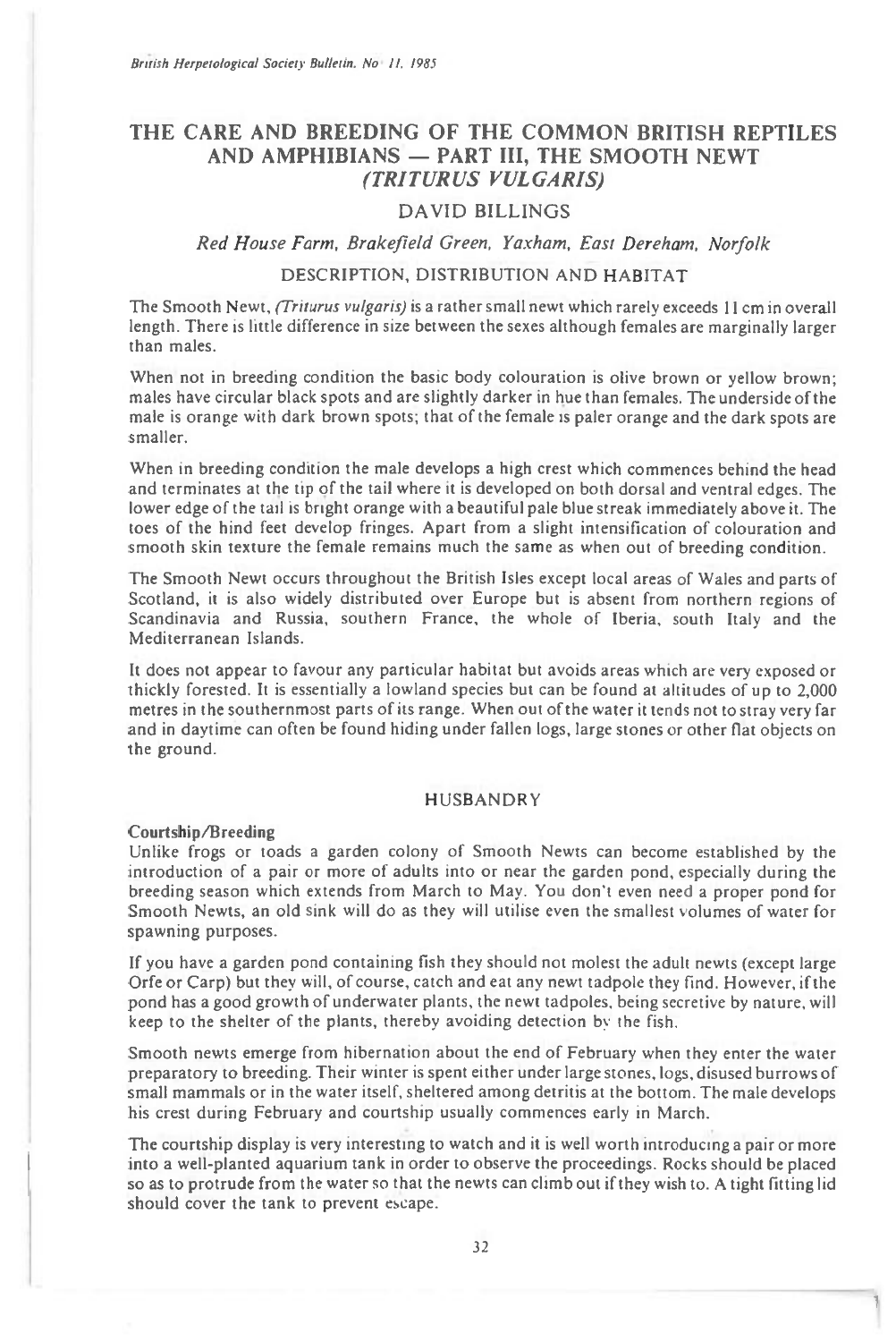Once the introduced newts have settled in their new surroundings the male will begin to pursu the female about the tank nudging her with his snout. Occasionally he will position himself in front of her, curling his tail while making rapid fanning movements with it.

Eventually a small capsule containing spermatozoa — the spermatophore — is released from the male's swollen vent onto the floor of the tank. The female soon locates the spermatophore, picking it up with her hind feet and inserting it into her cloaca where the spermatozoa break out and are then stored until fertilisation takes place.

When the female is ready she will commence laying the eggs, usually during the night; each egg is laid individually on the leaf of an underwater plant to which it adheres. She then carefully curls the leaf round the egg with her hind feet in order to protect it. Plants most favoured for egg laying, at least in captivity, are Water Milfoil, Egeria densa and Canadian Pondweed. Where no plants are present the eggs are laid on stones, gravel or even the sides of the tank.

#### **Rearing the tadpoles**

After a fair number of eggs have been laid the adults should be removed as they may eat the eggs. It takes about a month for the eggs to hatch, the newly emergent tadpoles resembling tiny fish barely 1 cm long. They can be readily distinguished from fish by their clearly visible feather-like external gills and minute front legs.

For the first 2 or 3 days the tadpoles can be seen clinging vertically from the underwater plants or sides of the tank before commencing to feed on the minute life forms which constitute their diet at this stage. Newt tadpoles are strictly carnivorous throughout their development; at first they can be fed on infusoria which is best cultured by using "Liquifry No. 2". As they grow larger they will prey on the various types of crustaceans collectively known as "Water Fleas" before graduating to larger creatures such as midge or gnat larvae and bloodworms. They can also be induced to feed on minute scraps of raw meat or fish which they quickly detect in the water with their well-developed sense of smell.

Just before the tadpoles metamorphose, which is about 3 to 4 months after hatching, their external gills rapidly atrophy and the resulting newtlets will desire to leave the water. They will climb out onto the rocks which have been left in the tank when the adults were removed. They will soon climb out of the tank at this stage so the tank should be covered again to prevent this happening.

#### **Rearing the young newts**

Once all the newtlets have left the water, their tank can be drained and set up as a normal vivarium which should be kept damp and humid. In the terrestrial stage Smooth Newts are more difficult to feed than they were as tadpoles because they will eat only living prey which they stalk and seize by flicking out their tongues in similar manner to frogs and toads.

Young and adult newts will not eat non-moving prey on land showing total indifference to it and yet under water they will readily scavenge on carrion and can be tempted with pieces of raw meat or fish. A further phenomenon which is exhibited in most species of newts is their insatiable greed when underwater. They will bite each other's limbs and body, threshing about in a frenzy and engaging in a tug-of-war with the food. When behaving thus a large newt can quite easily catch and devour a smaller one. This behaviour is not exhibited when the newts are on land.

The average length of young Smooth Newts on leaving the water is about 25 mm from end of snout to tip of tail, so suitably small prey is required. Whiteworms *(Enchytrae)* are a very good first food being easy to culture in large numbers. A plastic dish or tray is filled to the brim with damp peat and the Whiteworms introduced together with some small pieces of damp bread placed on top of the peat. The dish is then covered with a sheet of glass and the culture placed somewhere dark and warm such as an airing cupboard where it is left for about 4 or 5 days by which time the original worms will have multiplied and many hundreds will be found on the underside of the glass. They can be removed with a small artist's brush and fed to the newts as required. The culture can be kept going indefinitely by occasionally moistening the peat, adding fresh bread every week or so.

Other good foods for very small newts are Aphids, baby Mealworms and small invertebrates captured by hedge-beating or grass-sweeping. As the newts grow, small Earthworms and Slugs can be added to the diet.